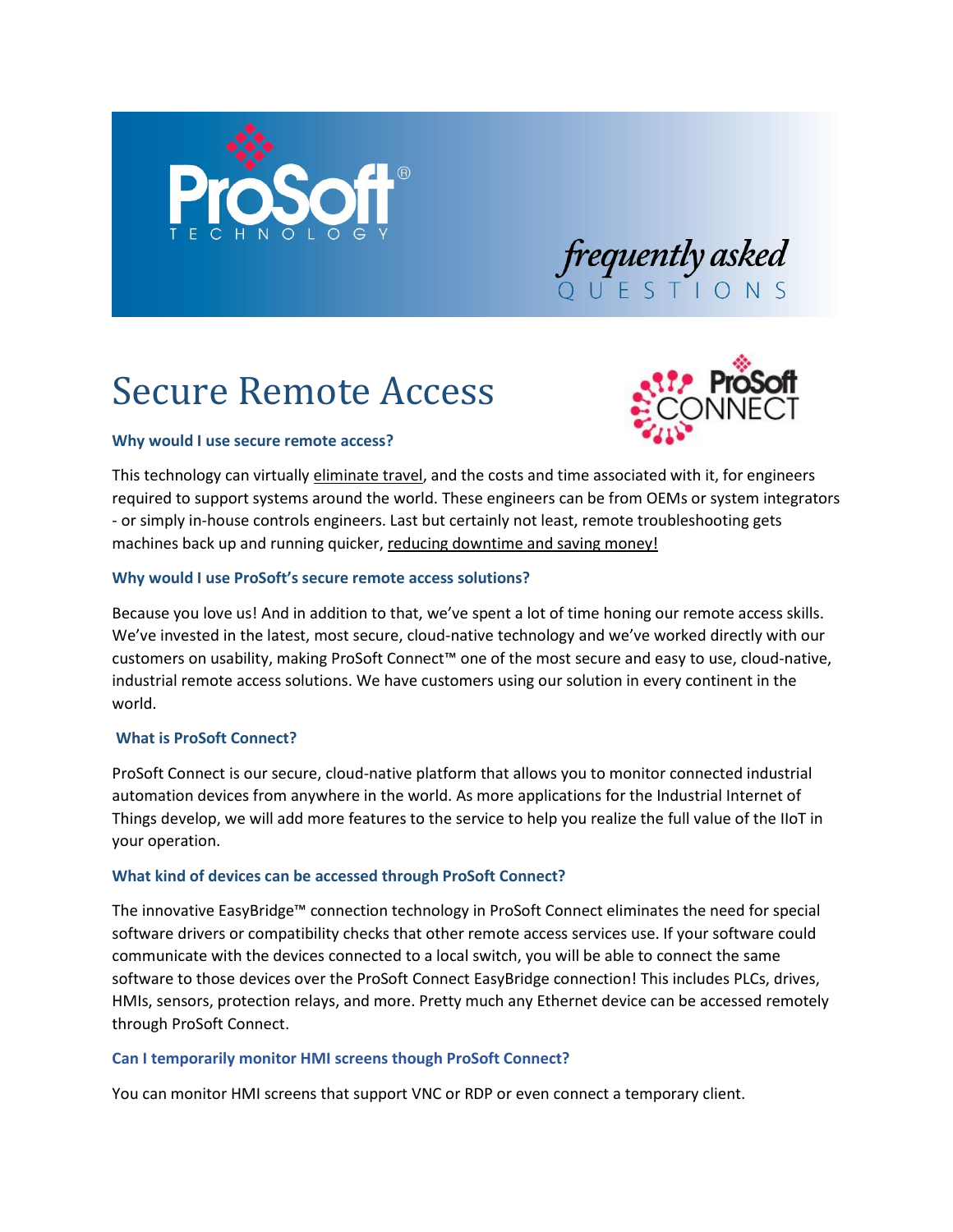# **ProSoft Connect sounds fantastic! I can remotely access my network, I can view HMI screens and troubleshoot problems, and save money on traveling. Let me guess, there's some sort of contract fee to use it?**

There is no extra charge associated with basic ProSoft Connect features. In the future, there will be subscription-based tiers added to the service, offering additional capabilities and broader use.

# **Hmm, sounds too good to be true. Is ProSoft Connect secure enough to only allow authorized users to keep my network and data safe?**

The platform is extremely secure. It does not require user-installed software, a component in other systems that hackers can exploit. Instead, authorized users access the service through a Web browser on any computer. The industry-standard HTTPS access ensures that your connection stays secure. The service runs on Amazon Web Services, utilizing state-of-the-art cloud security technology. In addition, ProSoft Connect uses both certificates and one-time use keys, to authenticate the gateways you add to the platform. We use a third-party "white hat" company to check and re-check for vulnerabilities in our devices and cloud service. This reduces the possibility of rogue gateways or someone trying to spoof the system, compared to when only one type of authentication is used. With these precautions, you can be sure that your devices and communications network are kept private.

### **What if I do not have an internet connection? I bet they can't be accessed through ProSoft Connect.**

We have that covered too! We have a 4G LTE cellular technology with 3G fallback, ensuring a longer service life and the broadest coverage areas around the world.

#### **How long does it take to set up an account?**

Setting up an account on ProSoft Connect is a painless process. You can set up your account at [https://prosoft.io,](https://prosoft.io/) where you can take a tour of the system and chat with our experts. This tour takes you through the process of adding devices to your account, setting up a VPN connection and more. We also have a training video available. The interface itself is intuitive, based on interviews conducted with over 100 customers.

#### **How do I use the service to connect to my remote automation devices?**

ProSoft Connect uses EasyBridge technology to create Layer 2 VPN connections to your devices. EasyBridge technology makes your remote connections work essentially the same as when your computer is connected to a local switch. That allows your PC to get an IP address on the remote network, allowing standard software tools such as RSLinx®/Studio 5000, Unity Pro, TIA Portal, ProSoft Configuration Builder, drive configuration tools, etc. to work without having to set up any routing. ProSoft Connect with EasyBridge technology is quite simply the easiest way to access your remote automation devices.

#### **What do I do if I have questions about ProSoft Connect?**

ProSoft Connect features an intuitive user interface with helpful tutorials to guide you through most tasks you will perform. If you ever get stuck, there is also a built-in Support function that lets you ask questions directly to ProSoft technical support from within the Connect user interface, and you can always call us.